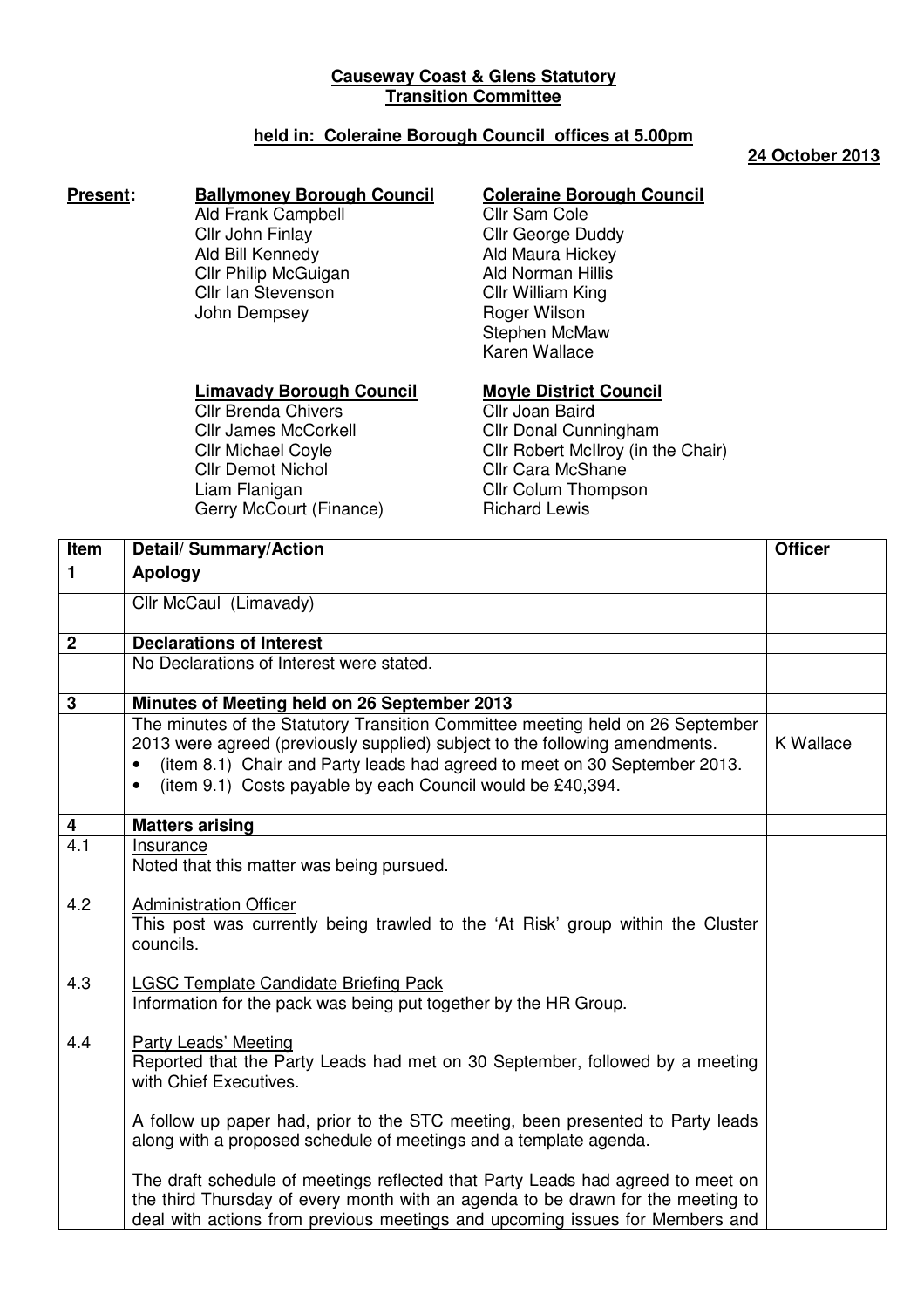|                  | <b>Chief Executives.</b>                                                                                                                                                                                                                                                                                                                                                                                                                                                                                                                                                                                                                                                                                                |                  |
|------------------|-------------------------------------------------------------------------------------------------------------------------------------------------------------------------------------------------------------------------------------------------------------------------------------------------------------------------------------------------------------------------------------------------------------------------------------------------------------------------------------------------------------------------------------------------------------------------------------------------------------------------------------------------------------------------------------------------------------------------|------------------|
|                  | It had also been proposed to defer Workshops to the second Thursday of each<br>month, which would allow Members to have input into issues. Recommendations<br>would then be brought to the next STC meeting.                                                                                                                                                                                                                                                                                                                                                                                                                                                                                                            |                  |
|                  | Members were asked to agree the proposals.                                                                                                                                                                                                                                                                                                                                                                                                                                                                                                                                                                                                                                                                              |                  |
|                  | <b>Agreed:</b> On the proposal of Cllr McGuigan and seconded by Cllr Coyle, that the<br>STC move forward as outlined.                                                                                                                                                                                                                                                                                                                                                                                                                                                                                                                                                                                                   | <b>TM</b>        |
| 4.5              | <b>Chief Executive's Appointment Process</b><br>Noted that the appointment process for the Chief Executive had been delayed and<br>it was unlikely that the position would be advertised before November.                                                                                                                                                                                                                                                                                                                                                                                                                                                                                                               |                  |
| 4.6              | <b>Legal Advice</b><br>The TM advised that a number of updates had been received within the last week<br>and that a hold had been put on obtaining legal advice until these had been<br>discussed in detail. Approval was sought for this issue to be discussed 'In<br>Committee'.                                                                                                                                                                                                                                                                                                                                                                                                                                      |                  |
|                  | Agreed: On the proposal of Cllr Duddy and seconded by Cllr Baird, that this issue<br>be discussed 'In Committee' at the end of the meeting.                                                                                                                                                                                                                                                                                                                                                                                                                                                                                                                                                                             |                  |
| $\overline{5}$   | Transition Manager's Report - STC/2013/10/3                                                                                                                                                                                                                                                                                                                                                                                                                                                                                                                                                                                                                                                                             |                  |
| $\overline{5.1}$ | Corporate Plan<br>Consideration was given to information from the Workshop held on 26 September<br>along with the presentation handout (previously supplied).                                                                                                                                                                                                                                                                                                                                                                                                                                                                                                                                                           |                  |
|                  | The TM advised that the statistical information had been updated and would be<br>presented to Members following the meeting                                                                                                                                                                                                                                                                                                                                                                                                                                                                                                                                                                                             |                  |
|                  | Agreed: On the proposal of Cllr Stevenson and seconded by Cllr King, that the<br>STC approve formulation of the Corporate Plan based on the 2009 VTC<br>Workshop outcomes and updated statistical information.                                                                                                                                                                                                                                                                                                                                                                                                                                                                                                          | <b>TM</b>        |
| 6                | <b>DOE Circulars</b>                                                                                                                                                                                                                                                                                                                                                                                                                                                                                                                                                                                                                                                                                                    |                  |
|                  | McCourt presented the undernoted sets of DOE Guidance (previously<br>Mr<br>supplied) and advised that further guidance from DOE was awaited.                                                                                                                                                                                                                                                                                                                                                                                                                                                                                                                                                                            |                  |
| 6.1              | <b>Establishment and operation of STCs (second set of guidance notes)</b><br>Mr McCourt proposed Limavady as lead council for finance before clarifying a<br>number of key issues contained within the Guidance including:<br>There would be no separate bank account and one set of accounts for the<br>DOE. On termination of the STC the Auditor would audit accounts.<br>The Chief Executive and other employees would be employed by Coleraine<br>ii.<br>Borough Council as Lead Administrative Council.<br>All other costs would be borne by Limavady Borough Council as Lead Finance<br>iii.<br>Council.<br>iv. Each constituent council would pay 25% of costs.<br>The STC should not acquire any assets.<br>v. |                  |
|                  | A number of questions in relation to sharing of costs and responsibilities and<br>operation of Limavady as lead council for finance were answered by officers                                                                                                                                                                                                                                                                                                                                                                                                                                                                                                                                                           |                  |
|                  | Agreed: On the proposal of Alderman Hillis and seconded by Alderman Hickey,<br>that Limavady Borough Council be nominated as Lead Finance Council.                                                                                                                                                                                                                                                                                                                                                                                                                                                                                                                                                                      | <b>G McCourt</b> |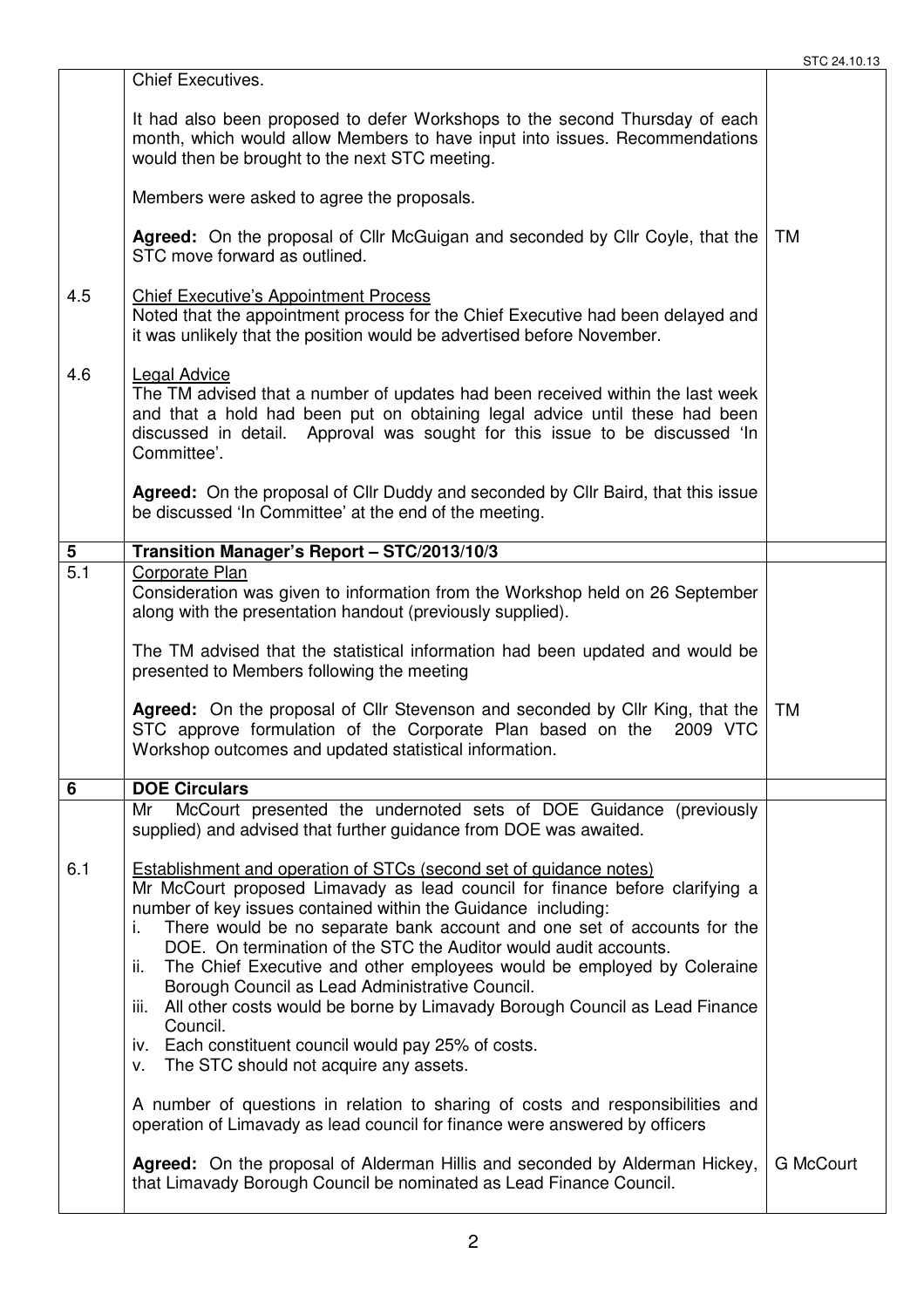| 6.2            | <b>Expenditure controls and the role of the STC (third set of guidance notes)</b>                                                                            |           |
|----------------|--------------------------------------------------------------------------------------------------------------------------------------------------------------|-----------|
|                | Disposals - date from which the direction would take effect would be 26<br>vi.                                                                               |           |
|                | September 2013.                                                                                                                                              |           |
|                | vii. A list of capital projects was being drawn up pending further guidance from                                                                             |           |
|                | DOE.                                                                                                                                                         |           |
| $\overline{7}$ | <b>Expenditure Approvals</b>                                                                                                                                 |           |
| 7.1            | Provision of floodlit MUGA at Glebe Estate, Ballymoney                                                                                                       |           |
|                | J Dempsey briefed Members on the background of this project, estimated costs for                                                                             |           |
|                | which were £377,000. He advised on the imminent deadline for funding and that                                                                                |           |
|                | provision for the scheme had been made in rates estimates.                                                                                                   |           |
|                |                                                                                                                                                              |           |
|                | Agreed: On the proposal of Cllr Stevenson and seconded by Ald Kennedy, that                                                                                  |           |
|                | approval be given for the scheme to proceed.                                                                                                                 |           |
|                | Requests for provision of written reports on future expenditure projects were                                                                                | All CEs   |
|                | noted.                                                                                                                                                       |           |
|                |                                                                                                                                                              |           |
| 8              | <b>Member Capacity Building</b>                                                                                                                              |           |
|                | In response to previous queries, the TM reported that courses aimed at Capacity                                                                              |           |
|                | Building were not accredited as they were custom built around the reform process.                                                                            |           |
|                |                                                                                                                                                              |           |
|                | Consideration was then given to the Local Government Training Group (LGTG)                                                                                   |           |
|                | report 'Capacity Building Support for Establishing STCs'.                                                                                                    |           |
|                | The TM advised that 50% funding for courses would be met by the LGTG and that                                                                                |           |
|                | negotiations with DOE were taking place in relation to funding for the balance.                                                                              |           |
|                | Members' views were sought on courses of interest.                                                                                                           |           |
|                |                                                                                                                                                              |           |
|                | During a period of discussion a number of concerns were expressed in relation to:                                                                            |           |
|                | the practicality of courses given the short life of STCs; the need for any capacity                                                                          |           |
|                | building to target all Members; the time commitment required to undertake<br>courses; and the timescale in which courses could be accessed.                  |           |
|                |                                                                                                                                                              |           |
|                | <b>Agreed:</b> That the TM find out dates and times for the following courses and                                                                            | <b>TM</b> |
|                | advise details to all Members: Stellar Leadership (course 3); Leadership Institute                                                                           |           |
|                | (course 4); and Effective financial Decision Making (course 5).                                                                                              |           |
|                |                                                                                                                                                              |           |
| 9              | <b>Update from Finance Working Group</b>                                                                                                                     |           |
|                | G McCourt updated Committee on the work of the Finance Working Group on the<br>following key areas:                                                          |           |
|                | Cluster capital programme;                                                                                                                                   |           |
|                | common coding structure and procedures for accounting policies, budgetary<br>$\bullet$                                                                       |           |
|                | control, etc;                                                                                                                                                |           |
|                | tendering for banking and insurance;<br>$\bullet$                                                                                                            |           |
|                | finance arrangements<br>٠                                                                                                                                    |           |
|                |                                                                                                                                                              |           |
| 10             | <b>DOE Programme Management</b>                                                                                                                              |           |
|                | The TM presented the Programme Management report. He advised that the DOE<br>had recognised that interpretation of returns varied widely across the Clusters |           |
|                | and that the programme of work was likely to change as a result.                                                                                             |           |
|                |                                                                                                                                                              |           |
|                | Members noted that the only red light in the report was in relation to task L3.4                                                                             |           |
|                | 'Secure resources for the STC period' and that a green light could only be given                                                                             |           |
|                | once the budget had been approved by the STC.                                                                                                                |           |
|                | Members would be kept updated as further information was received.                                                                                           |           |
|                |                                                                                                                                                              |           |